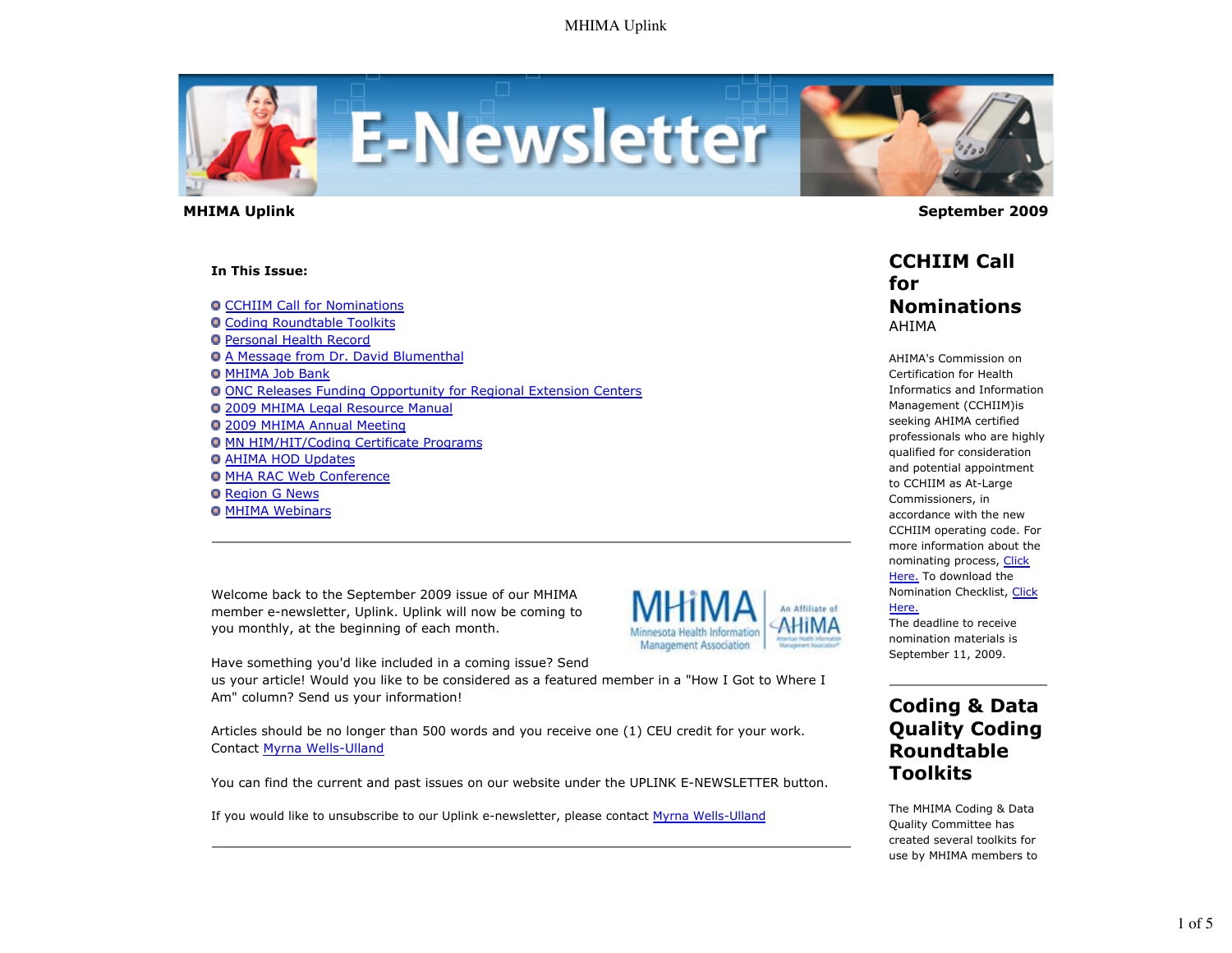# **Personal Health Record (PHR)**

Carolyn Gaarder

The Personal Health Record (PHR) is growing in visibility and popularity. Michelle Ingvalson and Carolyn Gaarder are the co-coordinators for the MHIMA PHR initiative.

Take a look at the new AHIMA MyPHR campaign . It is very impressive and user friendly.

For a start, view the videos. They are a nice introduction.

Look forward to seeing more information here in Uplink on PHR next month.

# **CMS Message from Dr. David Blumenthal**

### **EHR and the 21st Century Health Care System**

#### **Electronic Health Records and the 21st Century Health Care System**

A Message from Dr. David Blumenthal, National Coordinator for Health Information Technology

In my role as National Coordinator for Health IT, I have the privilege to be part of a transformative change in health care that will help to extend the benefits of health information technology (HIT) to all Americans. With the passage earlier this year of the Health Information Technology for Economic and Clinical Health (HITECH) Act, we have the tools to begin a major transformation in American health care made possible through the creation of a secure, interoperable nationwide health information network.

Of course, this system is not an end in itself. Rather, it will enable countless other improvements in the quality and efficiency of health care that will make Americans healthier and their economy stronger.

My personal belief in this transformation is not based on theory or conjecture. As a primary care physician for over 30 years, I spent the first twenty shuffling papers in search of missing studies and frequently hoping, during middle-of-the-night emergencies, that I knew enough about patients' medical histories to make good decisions. All that changed when I began to have access to patients' electronic medical records. It made me a much better doctor. I would never go back, and neither would the vast majority of American physicians who have made the leap into the electronic age.

In fact, it would be hard for any health professional today to escape the conclusion that the antiquated, paper-dominated system we now have in place isn't working well for patients, creates added costs and inefficiencies, and isn't sustainable. As we look at our nation's annual health care expenditures of approximately \$2.5 trillion, there are many ways our current system fails both patients and providers. It is clear that change is necessary.

But how and why is nationwide electronic health information exchange so critical to achieving such

support coding education and discussion in your facilities and at your regional meetings. There is a "Do It Yourself" PowerPoint tool kit giving you the guidelines to set up a coding roundtable. Additional tool kits on specific topics that have been developed to-date include Interventional Radiology, E&M, Heart Failure and Present on Admission (POA). All are available on the Coding and Data Quality button on the MHIMA website. Watch for additional toolkits as they are developed!

## **MHIMA Job Bank**

Are you seeking a job? Are you an employer looking for a potential employee? Be sure to check out the MHIMA Job Bank Network on our website. Here, you'll find information about registering as a "Job Seeker" or as an "Employer". New positions are posted frequently, so check us out often!

Job Seekers: There is no fee to register. Employers: Job posting fees are very reasonable and reach all of our MHIMA membership.

Click Here to visit the MHIMA Job Bank.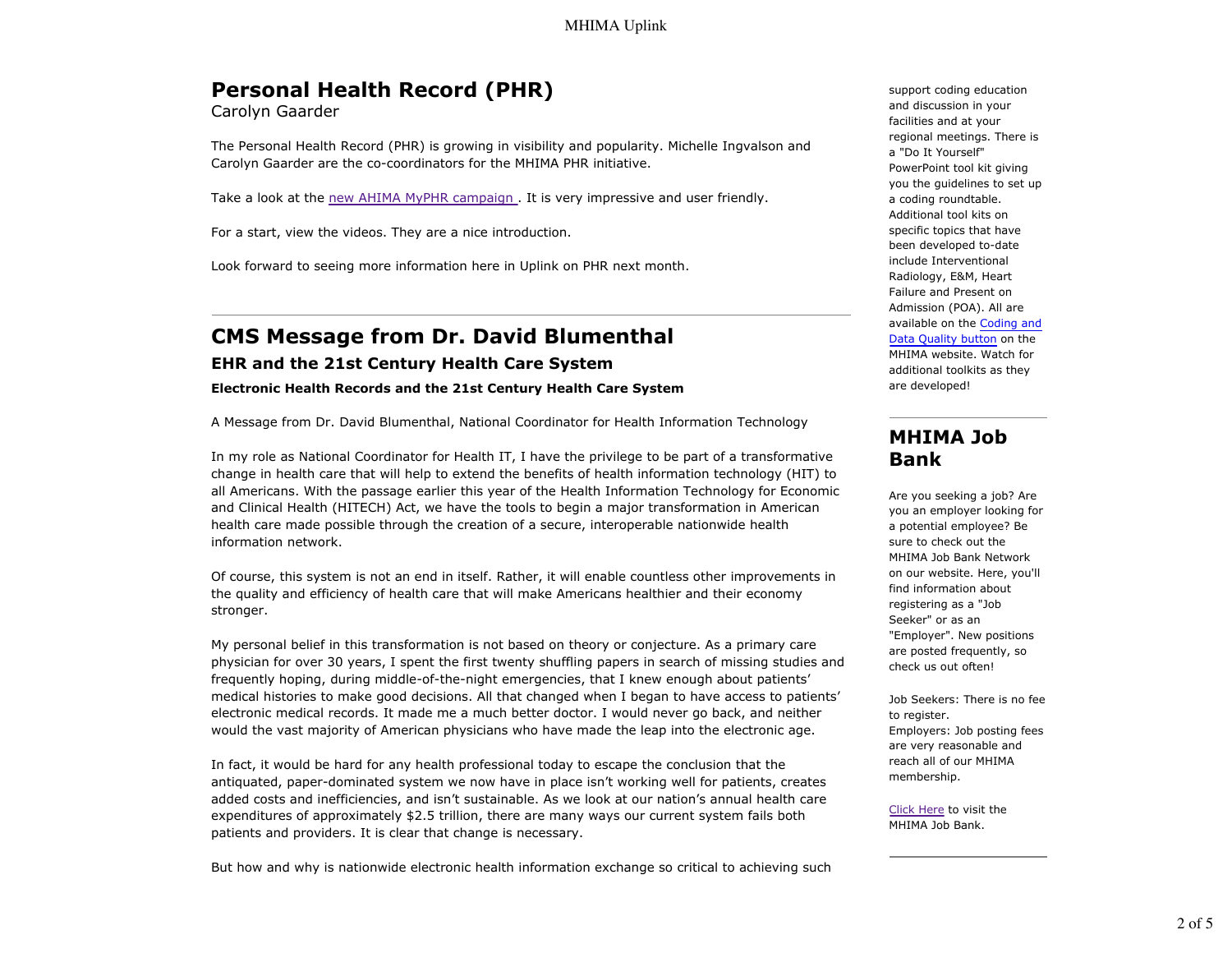### MHIMA Uplink

change? Most importantly, because it provides the best opportunity for each patient to receive optimal care. The technology will make patients' complete medical information securely and reliably available to health care providers where and when it is needed – when clinician and patient are together facing medical decisions that can make a lasting difference.

Better, faster, more reliable and efficient care also ultimately reduces system-wide costs by delivering results that help to avoid expensive or prolonged hospitalization from delayed or ineffective treatment, avert costly and sometimes fatal adverse events and unnecessary procedures, and can help to eliminate the onset of disease by better informed management of each patient's health.

The goal of assuring an electronic health record for every American is daunting. We at the Office of the National Coordinator for Health Information Technology (ONC) do not pretend otherwise. We know this will be hard for some clinicians and hospitals, and we stand ready to help with resources provided by the Congress and the Administration.

We also recognize that we cannot achieve the benefits of a nationwide health information system unless we can assure all Americans that their personal health information will remain private and secure when this system exists. Putting into place safeguards for the privacy and security of this information, when it is in electronic form, will be an ongoing priority that influences and guides all of our efforts.

In the days, weeks, and months ahead, we will be rolling out a number of pivotal initiatives called for under the HITECH Act. I urge you to join and support us as we lay the foundation for every American to benefit from an electronic health record, as part of a modernized, interconnected, and vastly improved system of care delivery. We at ONC will be making every effort to keep you updated and fully engaged in all the steps of this national journey.

#### Sincerely,

David Blumenthal, M.D., M.P.P. National Coordinator for Health Information Technology U.S. Department of Health & Human Services

This letter is the first in a series of ongoing updates from the National Coordinator for Health Information Technology. The Office of the National Coordinator for Health Information Technology (ONC) encourages you to share this information as we work together to enhance the quality, safety and value of care and the health of all Americans through the use of electronic health records and health information technology.

For more information and to receive regular updates from the Office of the National Coordinator for Health Information Technology, please subscribe to our Health IT News list.

If you have difficulty viewing this message, please view it online. To ensure that you receive future correspondence, please add this email address to your list of secure addresses.

### **2009 MHIMA Legal Resource Manual**

The 2009 Legal Resource Manual is now available for purchase! The Manual is a complete update of the 2007 version and includes the laws and rules that address the majority of issues that may arise with respect to health information practice. There are many new updates in every chapter. As one member states, "This is truly a valuable resource for anyone that works with health care." It's a compilation of best practices and experience of HIM professionals and the facilities they represent in Minnesota and has had legal review.

All HIM Departments should have this Manual. It's available on CD only and can be purchased from the MHIMA website's main page.

### **Save-the-Date!**

April 28-30, 2010 MHIMA Annual Meeting & Vendor Exhibition Northland Inn, Brooklyn Park, MN

Be sure to visit our MHIMA Website for information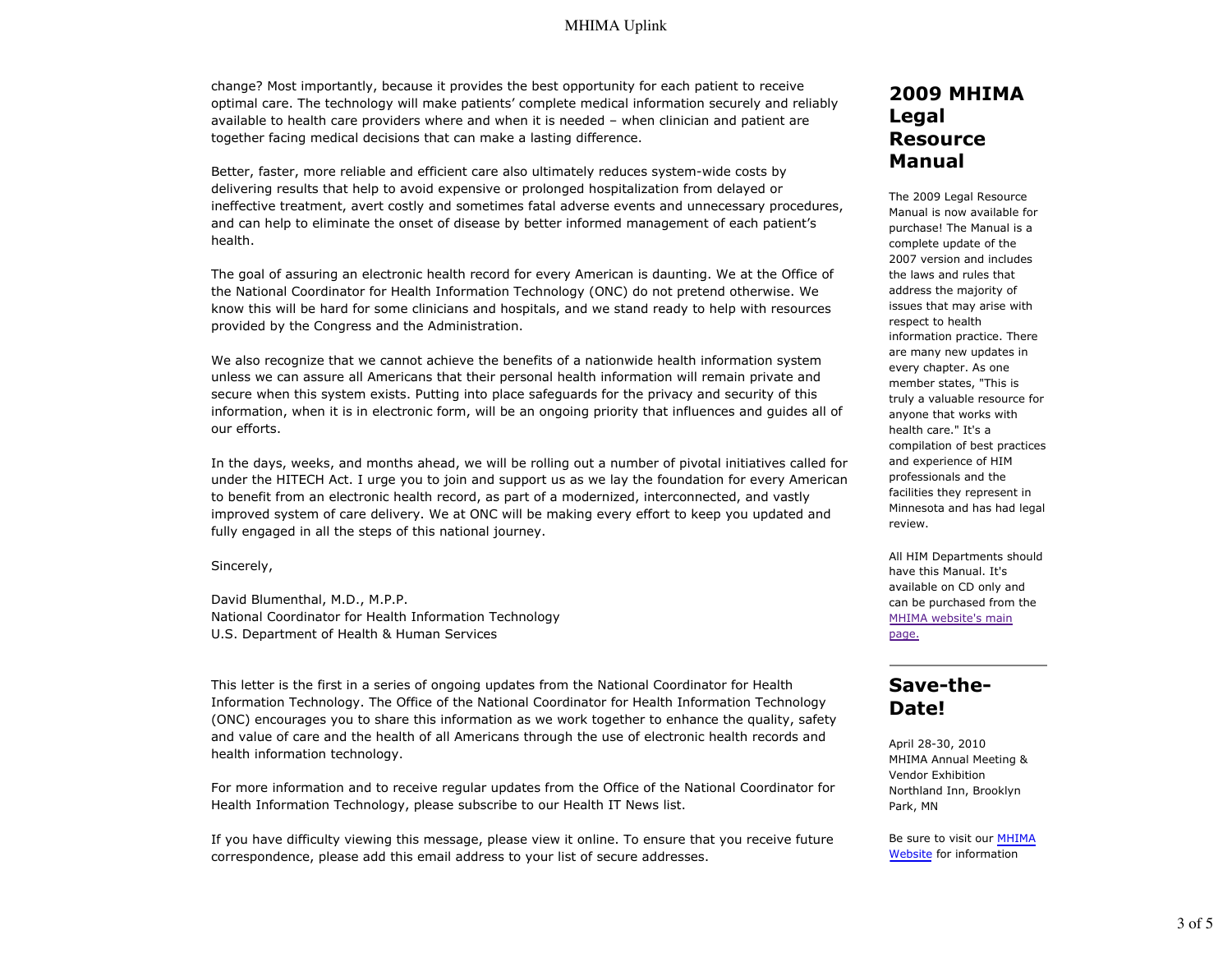Mary Case for Valerie A. Haugen, Director Division of Provider Information Planning & Development Provider Communications Group, CMS Visit the Medicare Learning Network  $\sim$  it's free!

### **ONC Funding Regional Extension Centers** AHIMA

During a press conference held the week of August 17, Dr. David Blumenthal, National Coordinator for Health Information Technology announced the availability of approximately \$600M in grant funding to support creating about 70 Health Information

Technology Regional Extension Centers. The purpose of the Regional Centers is to furnish assistance, defined as

education, outreach, and technical assistance, to help providers in their geographic service areas select, successfully implement, and meaningfully use certified EHR technology to improve the quality and value of health care. Regional Centers will also help providers achieve,

through appropriate available infrastructures, exchange of health information in compliance with applicable statutory

and regulatory requirements, and patient preferences.

These grants will be awarded in three application cycles waves in fiscal 2010 beginning with the first phase preliminary applications due September 8, 2009. To learn more about the Regional Centers and to obtain a copy of the funding opportunity, Click Here

# **House of Delegates Updates**

Each July, MHIMA Delegate Directors are assigned to one of the AHIMA HOD Work Groups.

- Colleen Malmgren sits on the Volunteer and Leadership Development team and the Best Practices/Standards team.
- Cindy Glewwe is on the HIM Higher Education and Workforce team.
- Steph Luthi-Terry is on the Environmental Scan team.
- Gina Sanvik is on the HOD Operations team.
- Sue Jensen is on the Professional Development and Recognition team.

Your delegates have provided downloadable updates from three of the HOD Teams for this issue of Uplink:

**Volunteer & Leadership Development Best Practices/Standards**

about the meeting and registration details as they become available.

# **MN HIM/HIT /Coding Certificate Programs**

Looking for information about Minnesota's accredited HIM/HIT/Coding Certificate Programs? Click Here!

### **MHA RAC Web Conference**

MHA is hosting a web conference on Sept. 30, 2009, from 11:30 am to 1 pm CDT. **"Mitigating RAC and Compliance Related Losses in Minnesota."** This session will highlight case studies and lessons learned of institutions that have established clear processes for managing and mitigating their RAC risk. For more information and to register, go to MHA's Website and click on EVENTS and log-in to register.

# **Region G News**

Region G of MHIMA (Metro area) has new leadership! Joni Leithe, MS, MPM and Genene Strack, RHIT have